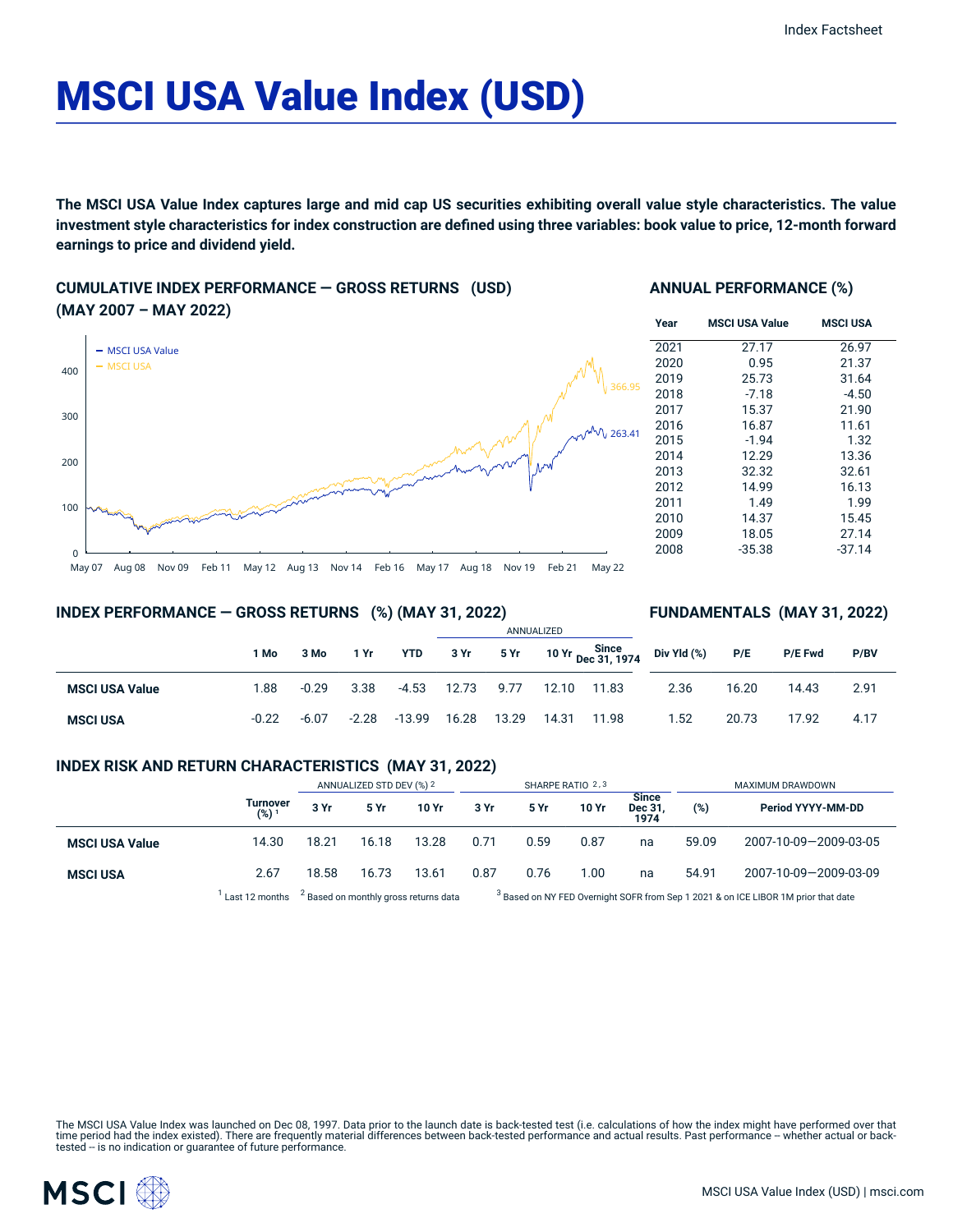#### **INDEX CHARACTERISTICS**

#### **TOP 10 CONSTITUENTS**

MAY 31, 2022 Index Factsheet

| <b>MSCI USA Value</b> |                               |                             | <b>Float Adj Mkt</b>  | Index      | <b>Sector</b>       |
|-----------------------|-------------------------------|-----------------------------|-----------------------|------------|---------------------|
| Number of             | 446                           |                             | Cap<br>(USD Billions) | Wt. $(\%)$ |                     |
| <b>Constituents</b>   |                               | JOHNSON & JOHNSON           | 472.63                | 2.32       | <b>Health Care</b>  |
|                       | <b>Mkt Cap (USD Millions)</b> | UNITEDHEALTH GROUP          | 467.89                | 2.29       | <b>Health Care</b>  |
| <b>Index</b>          | 20,389,321.54                 | <b>BERKSHIRE HATHAWAY B</b> | 411.87                | 2.02       | Financials          |
| Largest               | 472,630.13                    | <b>EXXON MOBIL CORP</b>     | 406.42                | 1.99       | Energy              |
| <b>Smallest</b>       | 506.73                        | JPMORGAN CHASE & CO         | 390.77                | 1.92       | Financials          |
| Average               | 45,715.97                     | PROCTER & GAMBLE CO         | 357.86                | 1.76       | <b>Cons Staples</b> |
| Median                | 21.177.45                     | <b>CHEVRON CORP</b>         | 336.69                | 1.65       | Energy              |
|                       |                               | <b>HOME DEPOT</b>           | 316.14                | 1.55       | <b>Cons Discr</b>   |
|                       |                               | <b>PFIZER</b>               | 297.71                | 1.46       | <b>Health Care</b>  |
|                       |                               | <b>BANK OF AMERICA CORP</b> | 274.00                | 1.34       | Financials          |
|                       |                               | Total                       | 3.732.00              | 18.30      |                     |

## **FACTORS - KEY EXPOSURES THAT DRIVE RISK AND RETURN MSCI FACTOR BOX**



#### **SECTOR WEIGHTS**



# **MSCI FaCS VALUE**  $\overline{\bullet}$ **Relatively Inexpensive Stocks LOW SIZE Smaller Companies MOMENTUM Rising Stocks QUALITY Sound Balance Sheet Stocks YIELD Cash Flow Paid Out LOW VOLATILITY**  $\Delta N$ **Lower Risk Stocks** MSCI FaCS provides absolute factor exposures relative to a broad global index - MSCI ACWI IMI.

Neutral factor exposure (FaCS = 0) represents MSCI ACWI IMI.